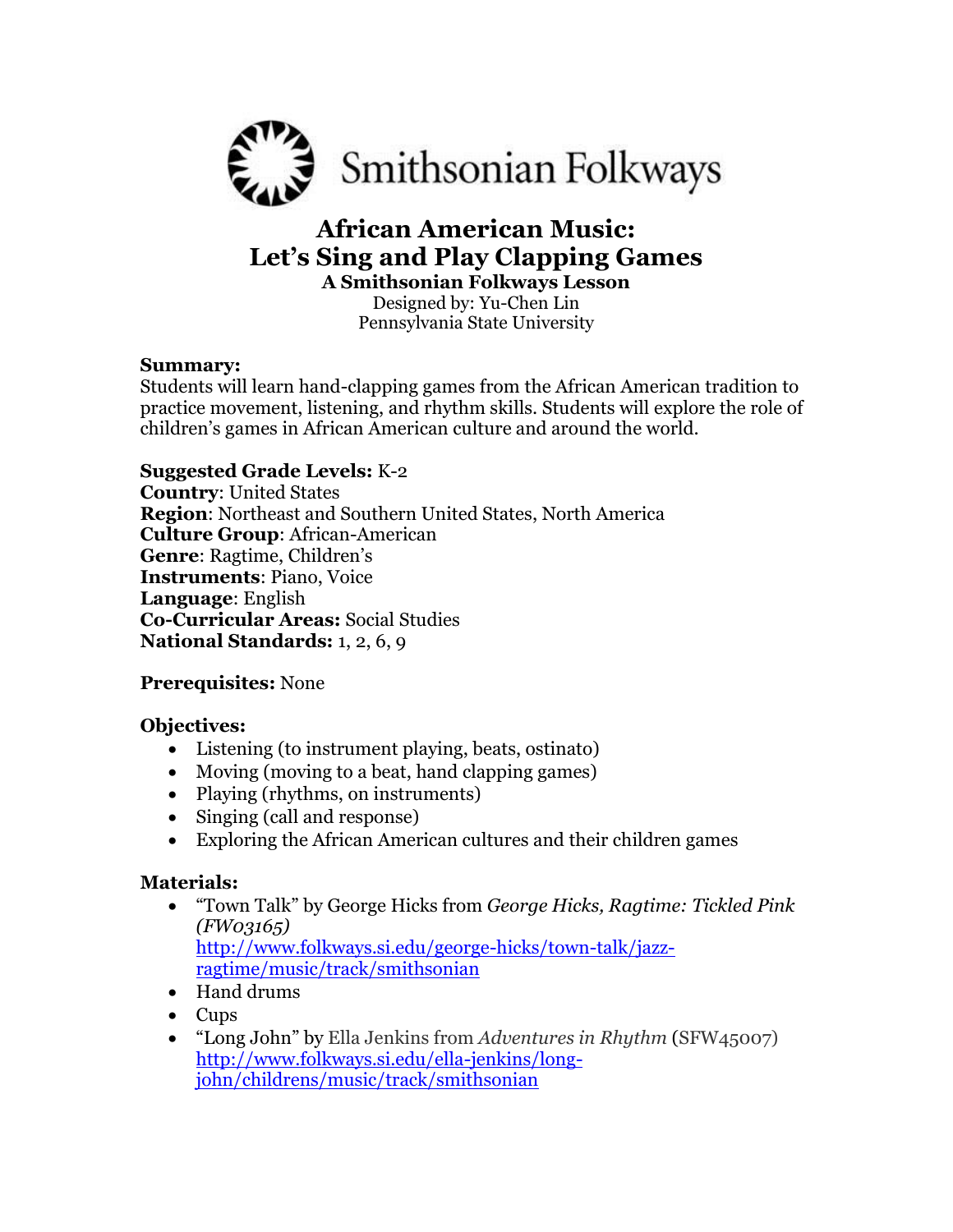**Lesson Segments:**

- **1. Steady Beat Introduction** (National Standards 1, 2, 6)
- **2. Steady Beat in Work Songs** (National Standards 1, 6, 9)

#### **1. Steady Beat Introduction**

- **a.** Play a game to introduce the steady beat.
	- **i.** Explain what steady beat is and demonstrate on frame drum
	- **ii.** Ask students to walk on steady beats played by teacher
	- **iii.** Students should stop when they hear beats which are not steady beats (teacher plays sped up or slowed beats after steady beats to sharpen students' sensitivity to steady beat)
	- **iv.** Ask students to take turns playing the steady beat on the drum
- **b.** Play the steady beat with Ragtime (with hand clapping and plastic cups).
	- **i.** Play "Town Talk" and ask students to clap the steady beat
	- **ii.** Play recording again and ask students to pass their cup to the next person on their right side along with steady beat
- **c.** Play a simple hand clapping game of your choice.

**Assessment:** Are students able to keep the steady beat? Are students able to successfully play the hand clapping game?

## **2. Steady Beat in Work Songs**

- **a.** Play recording of "Long John".
	- **i.** Review steady beat by passing the cups to next person to the right
- **b.** Watch hand clapping games that can be found online.
	- **i.** Explain the meaning of hand clapping games in African culture
- **c.** Review the simple hand clapping game you played in Lesson 1.
	- **i.** Ask students to play the simple hand clapping game to "Long" John"
- **d.** Discussion.
	- **i.** Besides the steady beat, what else do you hear in the music?
	- **ii.** Do you hear any instruments in the music?
	- **iii.** Can you name the instruments?
- **e.** Explain that the work song "Long John" was once popular among African Americans.
	- **i.** Discuss how singing, humming and making music can make work seem easier and build community
	- **ii.** Students relate this to their own experiences
- **f.** Learn the song by rote (call and response).
	- **i.** Sing the song with CD and add the hand clapping